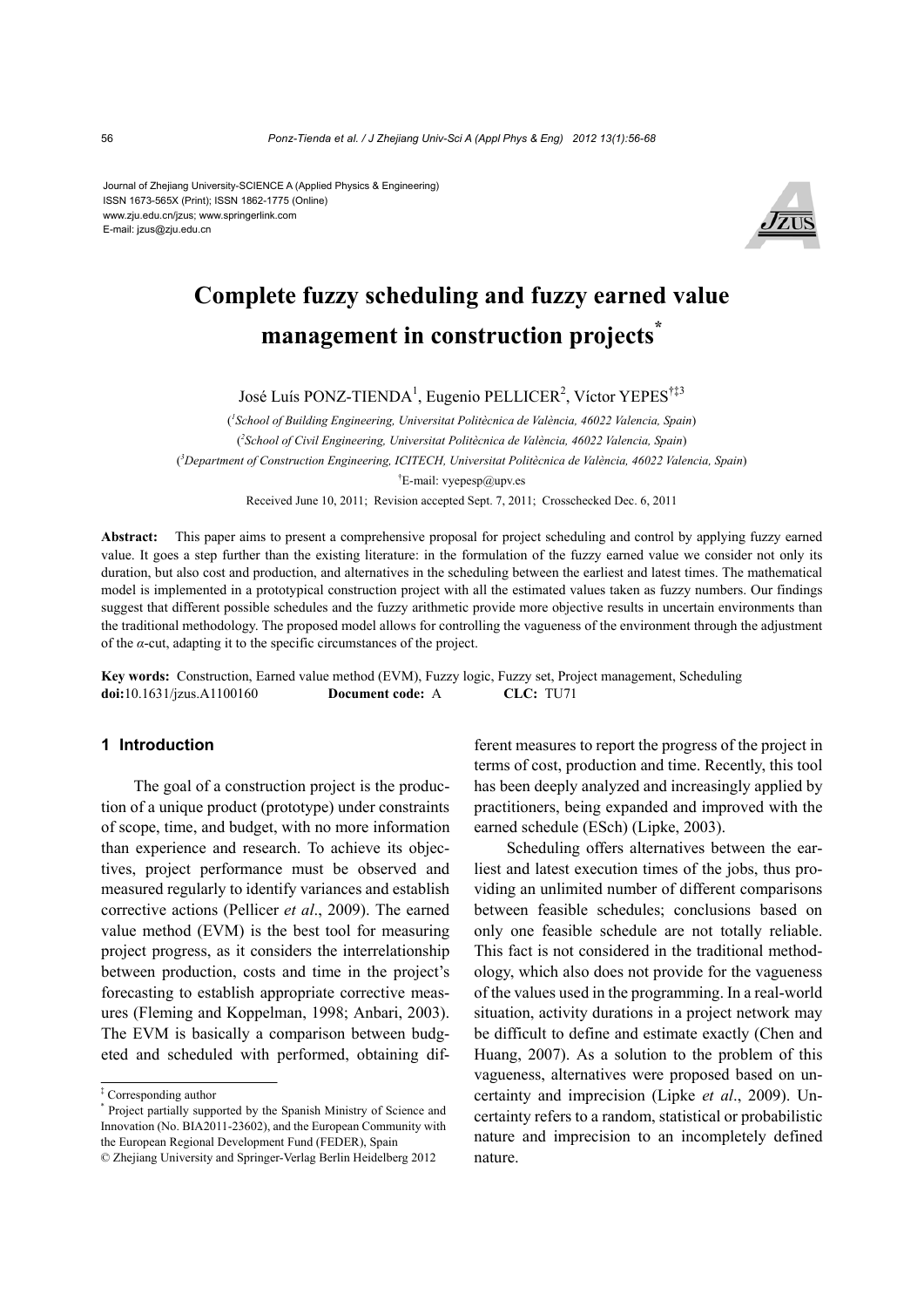When the nature of the imprecision is not associated with the presence of random variables but to classes of membership, the theory of fuzzy sets (TFSs) may be applicable. The TFS facilitates the performance of any arithmetical operation with values that are not precisely known, but that can be limited within certain bounds of membership, including conditions of exclusion and tolerance, called fuzziness. The concept of a fuzzy set provided a theory to deal with incomplete or imprecise information (Zadeh, 1965). The TFS and probability are conceptually different. The TFS works with degrees of membership and with uncertainty, offering different models for the same real problems. There is a continuing and escalating debate about whether probability can only model particular types of uncertainty whereas the TFS is required to fill specific voids in the methods presently in use (Laviolette *et al*., 1995). Probability and the TFS are complementary rather than competitive (Zadeh, 1995), and they can live side by side in providing tools for uncertainty analysis in complex real world models.

Prade (1979) was the first researcher to use fuzzy numbers for scheduling. Further approaches were adopted in project scheduling problems by other authors. For example, Chanas and Kambourowski (1981) used fuzzy numbers to represent activity durations in project networks, changing the criticality concept computing the path degree of criticality. Chen and Huang (2007) developed a method to deal with completion time management and the critical degrees of all activities for a project network, representing the variable durations as linguistic variables of fuzzy numbers. Recently, new contributions have provided a clearer estimation of task finish times in fuzzy scheduling based on considerations of customer attributes (Liu *et al*., 2010).

Regarding the application of the TFS to the EVM, the first important contribution was presented by Kuchta (2005). He stated that the TFS allows for a more realistic project control related to risk management and improved the classical model for computing the values of estimate at completion (EAC), using fuzzy numbers instead of crisp numbers, using an easy-to-apply tool. Noori *et al*. (2008) introduced a novel approach based on fuzzy concepts to control schedule and cost in order to provide a better forecast, through a linguistic interpretation. They also proposed the use of fuzzy control charts based on *α*-cuts with linguistic decisions and performance indexes divided into several parts. Finally, Moslemi *et al*. (2011) and Moslemi and Salehipour (2011) provided the most recent contribution to the fuzzy EVM. They incorporated the fuzzy principles into earned value (EV) calculations, developing a technique to measure and evaluate the performance and progress of a project and its activities under uncertainty, using linguistic terms for measuring the schedule and cost performance indexes (SPI/CPI), and introducing the problem of calculating the fuzzy ESch.

The purpose of our research was to go a step further than the analyzed literature, taking into consideration not only the duration, but also the cost and production in the formulation of the fuzzy EV. Therefore, this paper aims to present a robust and comprehensive proposal for project scheduling and control by applying the fuzzy EV. Fuzzy values are envisaged for the duration of the tasks, their costs and forecast production, as well as for alternatives in the scheduling between the earliest and latest times.

The remainder of this paper is organized as follows: Section 2 provides some basic notions of sets and fuzzy numbers. Section 3 details the algorithms for calculating the times of tasks using fuzzy values. Section 4 describes the method proposed for the fuzzy EV. The control measures are explained in Section 5. In Section 6, there is an implementation of the approach developed in a sample construction project. Finally, conclusions are drawn.

## **2 Basic notions about fuzzy sets and fuzzy numbers**

To propose a notation that is consistent with all the existing literature is not possible. In this study we follow the notation put forward by Buckley *et al.* (2002).

A fuzzy set  $\Omega$  is a grouping whose elements have different degrees of membership. Each possible individual has a value that represents its grade of similarity (membership) to the concept represented by the fuzzy set. Individuals in this universe (the set of entities) belong to the fuzzy set in different degrees of membership, represented by real numbers in the closed unit interval [0, 1].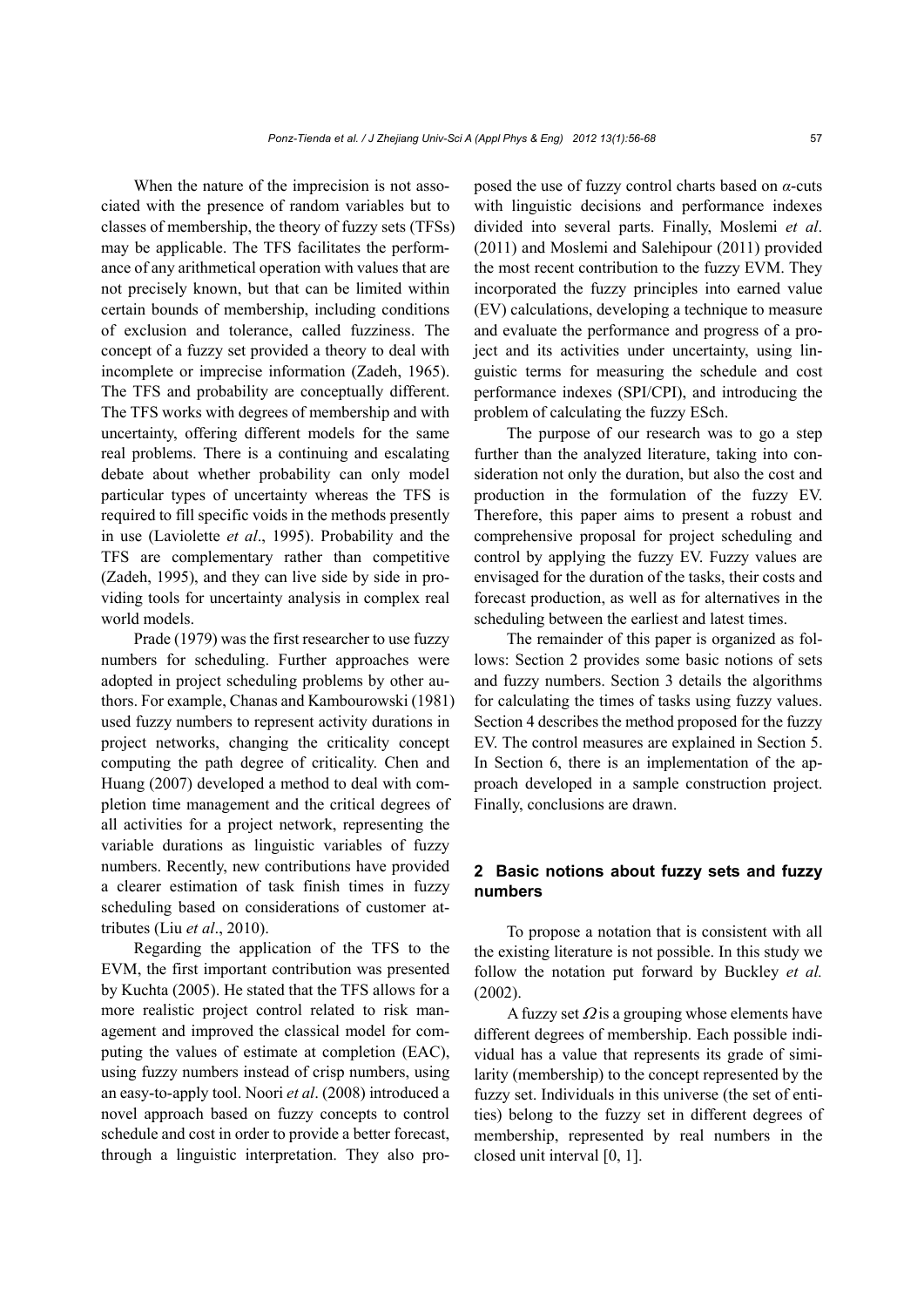A triangular fuzzy number (Fig. 1) of a set  $\Omega$  is a membership function written as  $\tilde{A}(x)$  which produces values in [0, 1] for all  $x$  in  $\Omega$ . It is defined by three numbers  $a_1 \le a_2 \le a_3$ , where the base of the triangle is the interval  $[a_1, a_3]$  called the support (membership is equal to zero), and the vertex is  $a_2$  (membership is equal to one).

$$
\widetilde{A}(x) = (a_1, a_2, a_3). \tag{1}
$$



**Fig. 1 Triangular fuzzy number**

The fuzzy number shown in Fig. 1 could represent the duration, cost or quantity of production of a job, traditionally established by its value  $a_2$  (crisp value). When there is enough information for a deterministic estimation, it is expressed in linguistic terms as "around  $a_2$ ", with a membership between a minimum and maximum value  $(a_1, a_3)$ .

A trapezoidal fuzzy number (Fig. 2) of a set  $\Omega$  is a membership function written as  $\tilde{A}(x)$  which produces values in [0, 1] for all  $x$  in  $\Omega$  and is defined by four numbers  $a_1 \le a_2 \le a_3 \le a_4$ , where the base of the trapezoid is the interval  $[a_1, a_4]$  (membership is equal to zero), and the top is over  $[a_2, a_3]$  (membership is equal to one).

$$
\tilde{A}(x) = (a_1, a_2, a_3, a_4). \tag{2}
$$

*α*-cuts of  $\tilde{A}$ , written as  $\tilde{A}(\alpha)$ , are slices through a fuzzy set that produce subsets in which one of its membership functions is greater than or equal to *α* (Fig. 3); for a triangular fuzzy number,  $\tilde{A}(\alpha)$  is obtained by applying Eq. (3). By changing the value of the  $\alpha$ -cut simultaneously to the fuzzy values of the duration, cost and production, the vagueness from an *α*-cut=0 (which provides results with a maximum uncertainty) can be adjusted to an  $\alpha$ -cut=1, without any vagueness or ambiguity, and equivalent to the traditional deterministic methodology.

$$
\widetilde{A}(\alpha) = (\text{Si}(\alpha), a_2, \text{Ss}(\alpha)) \n= (a_1 + \alpha(a_2 - a_1), a_2, a_2 + \alpha(a_3 - a_2)).
$$
\n(3)



Basic fuzzy operations (represented as #) between two triangular fuzzy numbers  $\tilde{A}$  and  $\tilde{B}$ , are based on  $\alpha$ -cuts. They are defined in Eq. (4) for 0≤*α*≤1.

$$
\widetilde{A}(\alpha) \# \widetilde{B}(\alpha) = \widetilde{C}(\alpha) = (c_1, c_2, c_3)
$$
\n
$$
= \begin{cases}\nc_1 = \min(a_1 \# b_1, a_1 \# b_3, a_3 \# b_1, a_3 \# b_3), \\
c_2 = a_2 \# b_2, \\
c_3 = \max(a_1 \# b_1, a_1 \# b_3, a_3 \# b_1, a_3 \# b_3).\n\end{cases}
$$
\n(4)

If  $a_1$ ,  $a_2$ ,  $a_3$ ,  $b_1$ ,  $b_2$ ,  $b_3$ >0, then Eq. (4) can be simplified as

$$
\widetilde{A}(\alpha) \oplus \widetilde{B}(\alpha) = (a_1 + b_1, a_2 + b_2, a_3 + b_3),
$$
  
\n
$$
\widetilde{A}(\alpha) \ominus \widetilde{B}(\alpha) = (a_1 - b_3, a_2 - b_2, a_3 - b_1),
$$
  
\n
$$
\widetilde{A}(\alpha) \otimes \widetilde{B}(\alpha) = (a_1 \times b_1, a_2 \times b_2, a_3 \times b_3),
$$
  
\n
$$
\widetilde{A}(\alpha) \oslash \widetilde{B}(\alpha) = (a_1 + b_3, a_2 + b_2, a_3 + b_1).
$$
\n(5)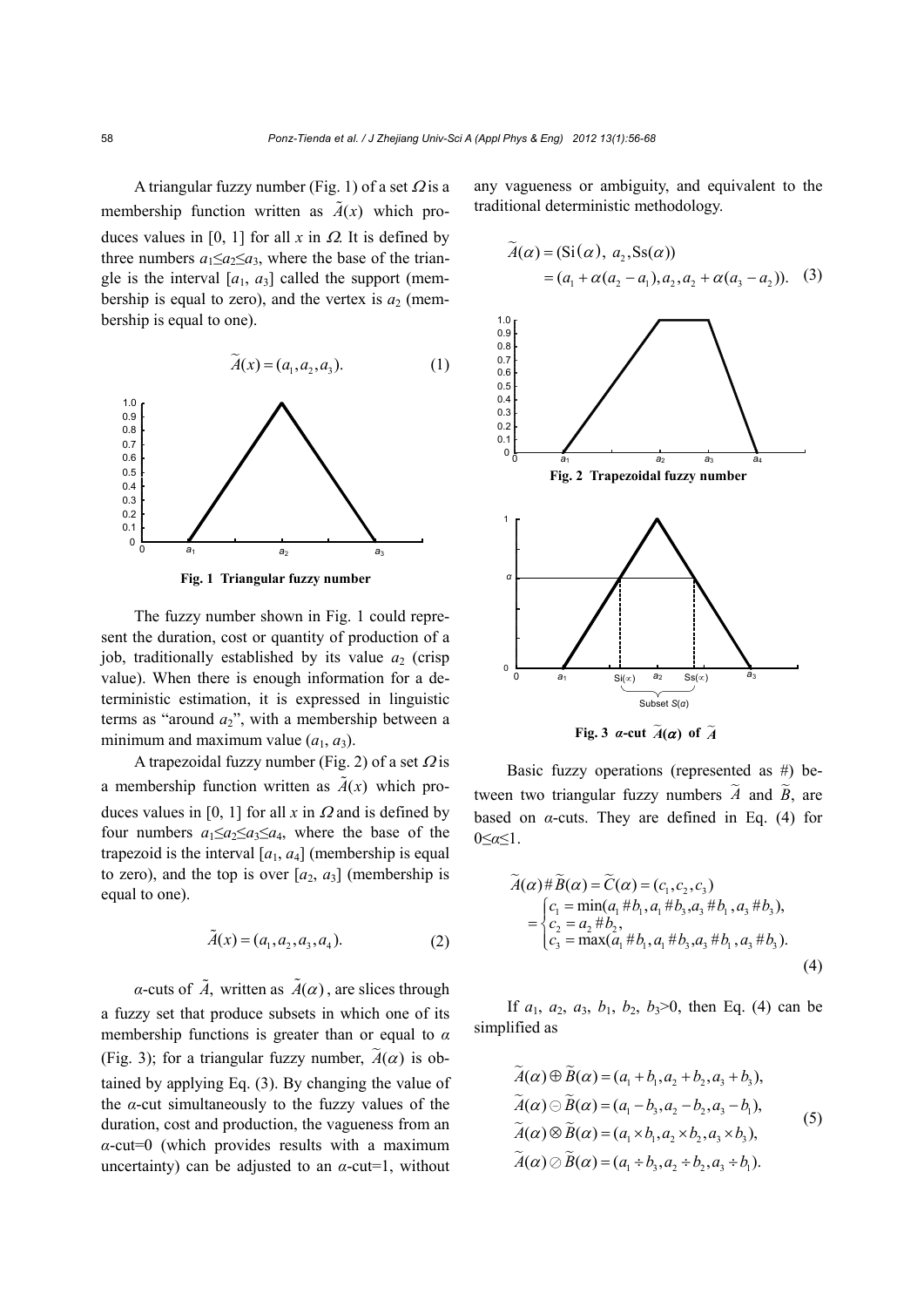To apply the algorithm described in Section 3, the fuzzy comparison rules must be defined (Yao and Wu, 2000). There are different methods of comparison, such as "strong comparison rules" and "weak comparison rules". While the "barycentric rule" (Fig. 4) is the most widely accepted rule for comparison between two triangular fuzzy numbers, some researchers prefer formulas that give more pessimistic results (Bonnai *et al.*, 2004).



**Fig. 4 Barycentric ordering** 

$$
Bar(\widetilde{A}) = \frac{a_1 + 2a_2 + a_3}{4},
$$
 (6)

$$
Bar(\widetilde{B}) = \frac{b_1 + 2b_2 + b_3}{4}.
$$
 (7)

The barycentric rule obtained from Eq. (6) is outlined in Eq. (8).

$$
\begin{cases}\n\text{Bar}(\widetilde{A}) < \text{Bar}(\widetilde{B}) \text{ then } \widetilde{A} < \widetilde{B}, \\
\text{Bar}(\widetilde{A}) > \text{Bar}(\widetilde{B}) \text{ then } \widetilde{A} > \widetilde{B}, \\
\text{Bar}(\widetilde{A}) = \text{Bar}(\widetilde{B}); \text{ then if } \begin{cases} a_3 > b_3 \text{, then } \widetilde{A} > \widetilde{B}, \\
 a_3 > b_3 \text{ and } a_1 < b_1 \text{, then } \widetilde{A} < \widetilde{B}, \\
 a_3 < b_3 \text{, then } \widetilde{A} < \widetilde{B}.\n\end{cases}\n\end{cases}
$$
\n(8)

The methodology for deciding the values for limits is critical to the TFS. Basically, there are two kinds of computing techniques: Zadeh (1975)'s method based on the extension principles and Lawry (2001)'s method based on the mass assignment theory. Based on Zadeh (1975)'s method, Shipley *et al.* (1996) developed belief in fuzzy probability estimation of time (BIFPET) using human judgment instead of stochastic assumptions. From the extension principles, and three expert estimates with their respective fuzzy probability, the supervisor accepts or extends an additional degree of belief. In Lawry (2001)'s method, labels are assumed to be chosen from a finite predefined set of labels. The set of appropriate labels for a

value is defined as a random set from a population of individuals in the subsets of labels. Wang and Hao (2007), using Zadeh (1975)'s method, and based on weighed generalized linguistics, provided a more solid foundation for scheduling in a fuzzy linguistic context, developing an easy and efficient technique.

#### **3 Project scheduling using fuzzy values**

The algorithm for calculating the times of the jobs in a project is very similar to that used in the traditional way. From a previous topologically ranked graph, the algorithm for calculating the earliest start (ES) and the earliest finish (EF) with finish-to-start precedence relations is stated in Eqs. (9) and (10).

Preliminary pass:

$$
\widetilde{\mathrm{ES}}_{\text{start}} = (0, 0, 0).
$$

Forward pass:

For 
$$
(j = \text{start}, \text{finish}, +1)
$$
,  
\n
$$
\widetilde{ES}_j = (\mathbf{es}_{1j}, \mathbf{es}_{2j}, \mathbf{es}_{3j})
$$
\n
$$
= \widetilde{\max}(\widetilde{ES}_j, \widetilde{EF}_i \oplus \gamma_{ij}); \forall i \in P,
$$
\n(9)

$$
\widetilde{\mathrm{EF}}_j = (\mathrm{ef}_{1j}, \mathrm{ef}_{2j}, \mathrm{ef}_{3j}) = \widetilde{\mathrm{ES}}_j \oplus \widetilde{d}_j,\tag{10}
$$

where  $\tilde{d}_j$  is the fuzzy duration of a job *j*,  $\gamma_{ij}$  the lag between *i* and *j*, and *P* the set of all the precedent jobs of *j*.

The latest start  $(\widetilde{LS})$  and latest finish  $(\widetilde{LF})$ fuzzy times will be computed by applying the backward pass algorithm expressed in Eqs. (11) and (12).

Intermediate pass:

$$
\widetilde{LF}_{\text{finish}} = \widetilde{EF}_{\text{finish}}.
$$

Backward pass:

For  $(i = \text{finish.start.} - 1)$ ,

$$
\widetilde{\mathbf{LF}}_{i} = (\mathbf{lf}_{1i}, \mathbf{lf}_{2i}, \mathbf{lf}_{3i}) = \widetilde{\text{min}}(\widetilde{\mathbf{LF}}_{i}, \widetilde{\mathbf{LS}}_{j} \odot \gamma_{ij}); \forall j \in S, (11)
$$

$$
\widetilde{\mathbf{LS}}_{i} = (\mathbf{ls}_{1i}, \mathbf{ls}_{2i}, \mathbf{ls}_{3i}) = \widetilde{\mathbf{LF}}_{i} - \widetilde{d}_{i}, \tag{12}
$$

where *S* is the set of the successor jobs of *i*.

Note that in Eq. (12), the subtraction is a non-fuzzy operation (Ponz-Tienda, 2010), being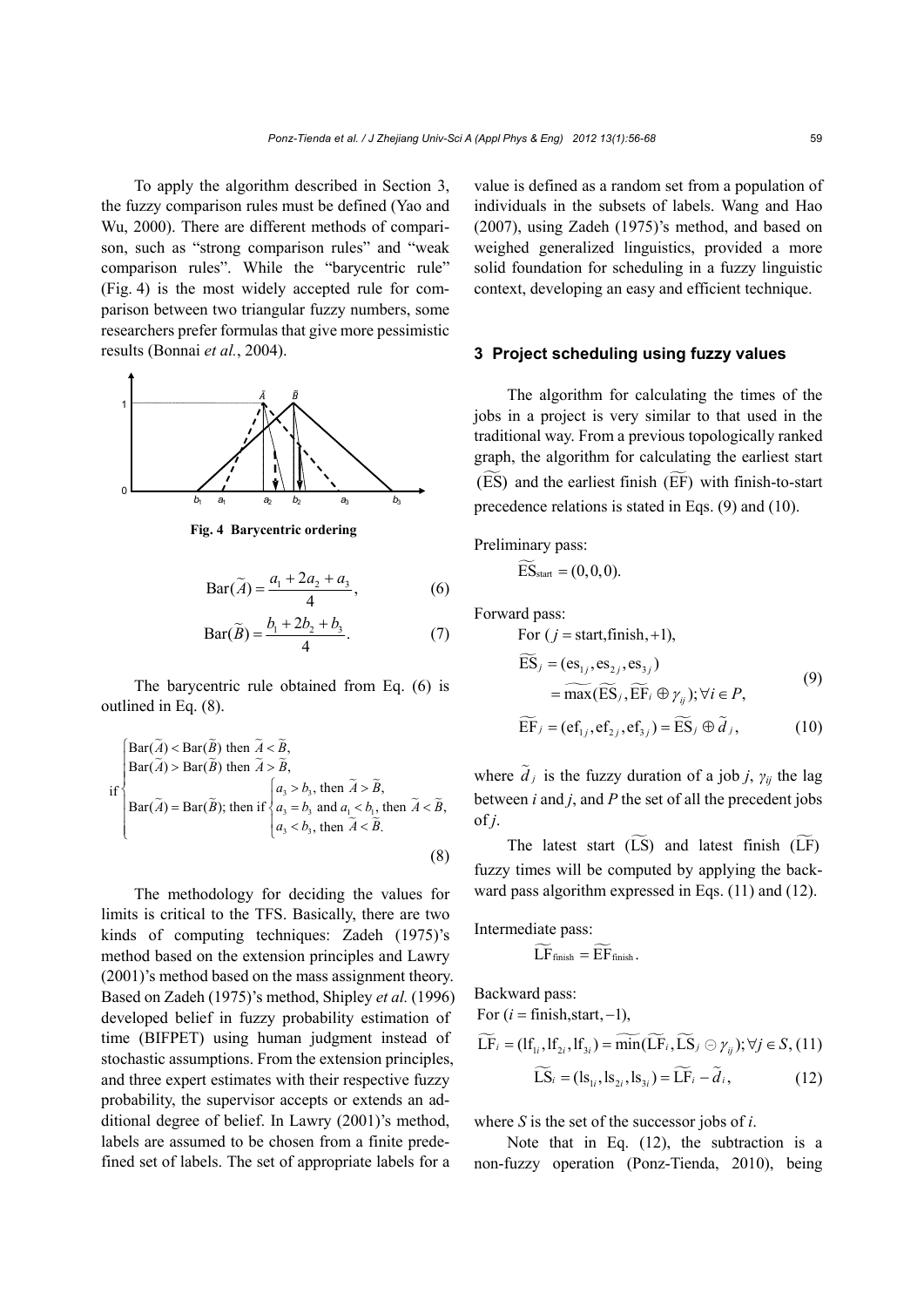computed as a fuzzy equation in which  $\widetilde{LS}_i$  is the variable to solve.

$$
\widetilde{\mathbf{LS}}_j \oplus \widetilde{d}_j = \widetilde{\mathbf{LF}}_j,\tag{13}
$$

$$
\widetilde{\text{LS}}_{j} = (\text{If}_{1j} - d_{1j}, \text{If}_{2j} - d_{2j}, \text{If}_{3j} - d_{3j}).
$$
 (14)

Once the above algorithm has been applied, the fuzzy Gantt chart will be obtained according to the earliest start times or according to the latest start times for each *α*-cut (Fig. 5). The diagrams obtained are the upper and the lower bounds of all possible schedules. Obviously, there are a larger number of combinations between both situations, having an indeterminate number of possible expectations for project compliance.

## **4 Earned value method using fuzzy values**

The three fundamental supports on which the EVM rests are the budgeted cost of work scheduled (BCWS), the actual cost of work performed (ACWP) and the budgeted cost of work performed (BCWP). The first two are equivalent to the forecast and what has been achieved, both in terms of cost and production, while the third is the real kernel of the EVM, on which the other elements are built.

#### **4.1 Budgeted cost of work scheduled**

The BCWS is a measure of the cost of work performed up to the status date or the current date, as the sum of the budgets of all the jobs of the project. It indicates how much of the budget cost should have been achieved, according to the project baseline dates.

The calculation of the fuzzy BCWS (BCWS) will result from applying the expected fuzzy unit cost to the fuzzy forecasting production for each of the jobs in the project, obtaining as a result a nontriangular fuzzy value, due to the nonlinearity of the operation.

$$
\widetilde{\text{BCWS}}(\alpha) = \sum_{i=1}^{N} \widetilde{\text{bcws}}(\alpha)_i = \sum_{i=1}^{N} \widetilde{\text{bc}}(\alpha)_i \otimes \widetilde{\text{ws}}(\alpha)_i
$$

$$
= \sum_{i=1}^{N} (\text{bc}_{1i} \times \text{ws}_{1i}, \text{bc}_{2i} \times \text{ws}_{2i}, \text{bc}_{3i} \times \text{ws}_{3i}),
$$
(15)

where  $\overline{b}$ cws( $\alpha$ ), is the fuzzy budgeted cost of work scheduled of each job obtained by the product of the fuzzy work scheduled (ws<sub>i</sub>) or forecasted production, with the fuzzy budgeted cost  $(\widetilde{bc_{i}})$  or expected cost by production unit.

To distribute over time the BCWS of the project, the fuzzy budgeted cost of work scheduled for each job must be divided by its duration and then applied from the starting date. Complexity arises when the BCWS, the dates and the durations are fuzzy numbers. Also, there is a countless diversity of possible dates for each of the jobs of the project, between its earliest and latest start times.

The fuzzy BCWS at instant  $t \left( \widetilde{BCWS}(\alpha) \right)$ should be calculated independently for each of the bounds scheduled. The scheduled earliest times



**Fig. 5 Fuzzy Gantt chart according to the earliest and latest start times**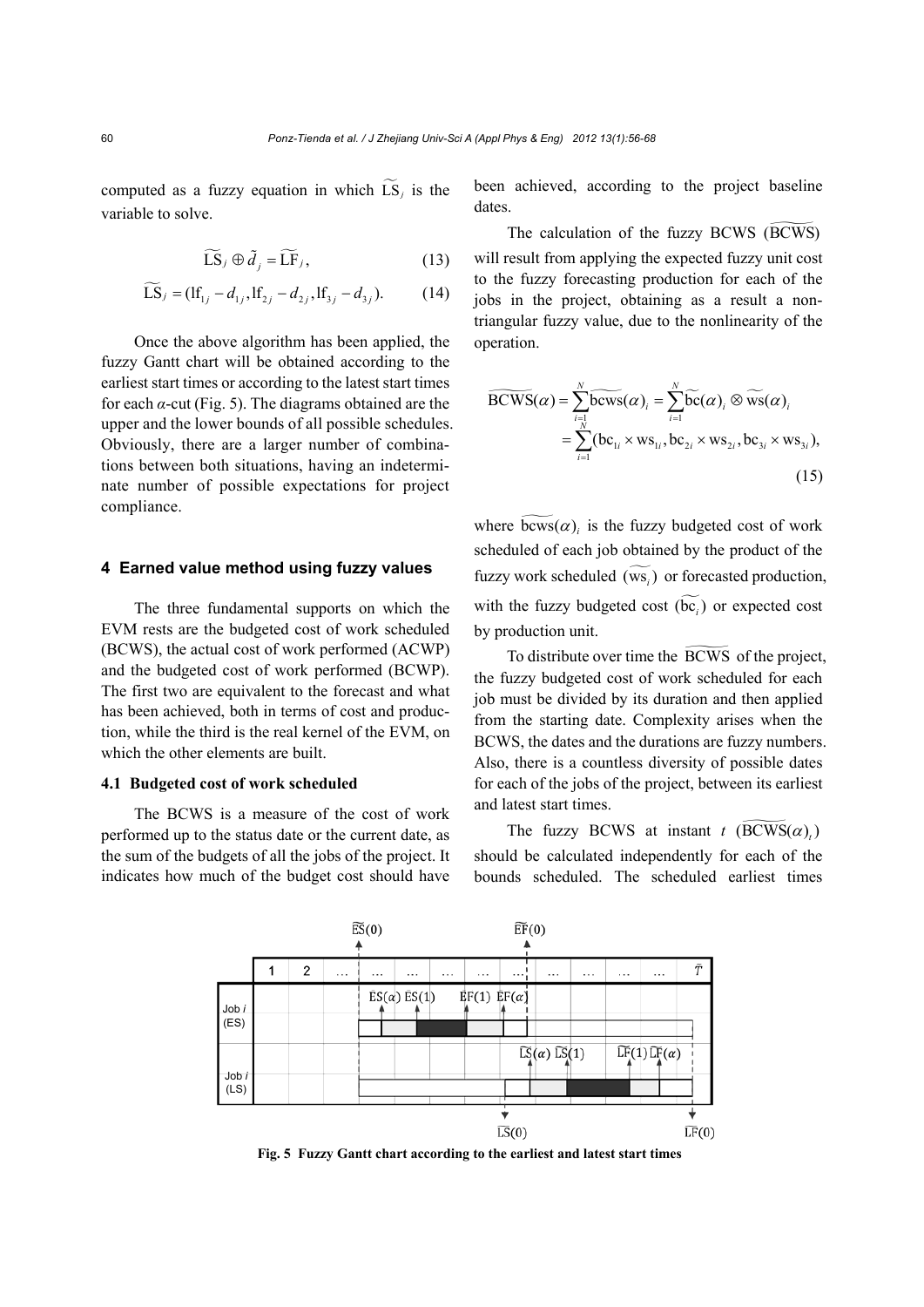correspond to the left-hand side of BCWS , and later times to the right-hand side, taking care to operate as expressed in Eqs. (16) and (17).

$$
\overbrace{\widetilde{\text{BCWS}}(\alpha)}^{\text{es:Si}(\alpha)} = \sum_{1}^{t} \sum_{i=1}^{N} \left[ \overbrace{\widetilde{\text{bcws}}(\alpha)}^{\text{Si}(\alpha)} \div \overbrace{\widetilde{d}(\alpha)}^{\text{Si}(\alpha)} \right], \qquad (16)
$$

$$
\frac{\text{ls:ss}(a)}{\widetilde{\text{BCWS}}(\alpha)_t} = \sum_{1}^{t} \sum_{i=1}^{N} \left[ \frac{\text{ss}(a)}{\widetilde{\text{bcws}}(\alpha)_{ii}} + \widetilde{d}(\alpha)_{i} \right].
$$
 (17)

Note that the division in Eqs. (16) and (17) is a non-fuzzy operation, being computed as expressed in Eq. (18).

$$
(\text{bcws}_{1it} \div d_{1ij}, \text{bcws}_{2it} \div d_{2ij}, \text{bcws}_{3it} \div d_{3ij}). \quad (18)
$$

The graphical interpretations of  $BCWS(\alpha)$ , and its fuzzy shape, applying Eqs. (16) and (17), are shown in Fig. 6.



**Fig. 6 Graphical interpretation of fuzzy BCWS***t* **at period** *t*

For all values of *t* greater than the planned makespan (mkp), the value of BCWS at *t* has to be considered, operating as expressed in Eq. (19).

$$
\forall t > m k p; BCWS(\alpha)_t = BCWS(\alpha)_{m k p}.
$$
 (19)

## **4.2 Actual cost of work performed**

The ACWP is a crisp value, the result of multiplying the unit cost (ac.) that is actually incurred for the work actually performed  $(\mathbf{wp}_{it})$  in each of the periods and for each of the tasks of the project until the moment of control  $t$  (Eq.  $(20)$ ).

$$
ACWP_{i} = \sum_{1}^{t} \sum_{i=1}^{N} ac_{i} \times wp_{ii}.
$$
 (20)

#### **4.3 Budgeted cost of work performed**

The BCWP is known as the EV, and represents the value that the project should have at an instant *t* in terms of budgeted cost. It is calculated by multiplying the budgeted cost by the work actually performed.

$$
\widetilde{\text{BCWP}}(\alpha)_t = \sum_{1}^{t} \sum_{i=1}^{N} \widetilde{\text{bc}}(\alpha)_i \times \text{wp}_u
$$
\n
$$
= \sum_{1}^{t} \sum_{i=1}^{N} (\text{bc}_{1i} \times \text{wp}_{i}, \text{bc}_{2i} \times \text{wp}_{i}, \text{bc}_{3i} \times \text{wp}_{i}).
$$
\n(21)

### **5 Measuring the progress of the project**

The EVM allows the measuring of efficiency in the progress and performance of a project's execution in terms of production costs and time simultaneously, by comparison with the programmed values. The three main indicators used to analyze the progress of the project are the schedule variation (SV), the cost variation (CV) and the ESch.

## **5.1 Schedule variation**

The SV is a measure of conformance of actual progress against the budgeted schedule in terms of production at instant *t*. It indicates the progress of production in units of expected cost (assuming that costs have not changed). It is calculated by the fuzzy difference between the BCWP and BCWS (Eq. (22) and Fig. 7).



**Fig. 7 Graphical interpretation of fuzzy schedule variation**

$$
\widetilde{SV}(\alpha)_t = (sv_{1t}, sv_{2t}, sv_{3t}, sv_{4t}) \n= BCWP(\alpha)_t \oplus BCWS(\alpha)_t, \nsv_{1t} = bccvp_{1t} - bccws_{4t}, \nsv_{2t} = bccvp_{2t} - bccws_{3t}, \nsv_{3t} = bccvp_{2t} - bccws_{2t}, \nsv_{4t} = bccvp_{3t} - bccws_{1t}.
$$
\n(22)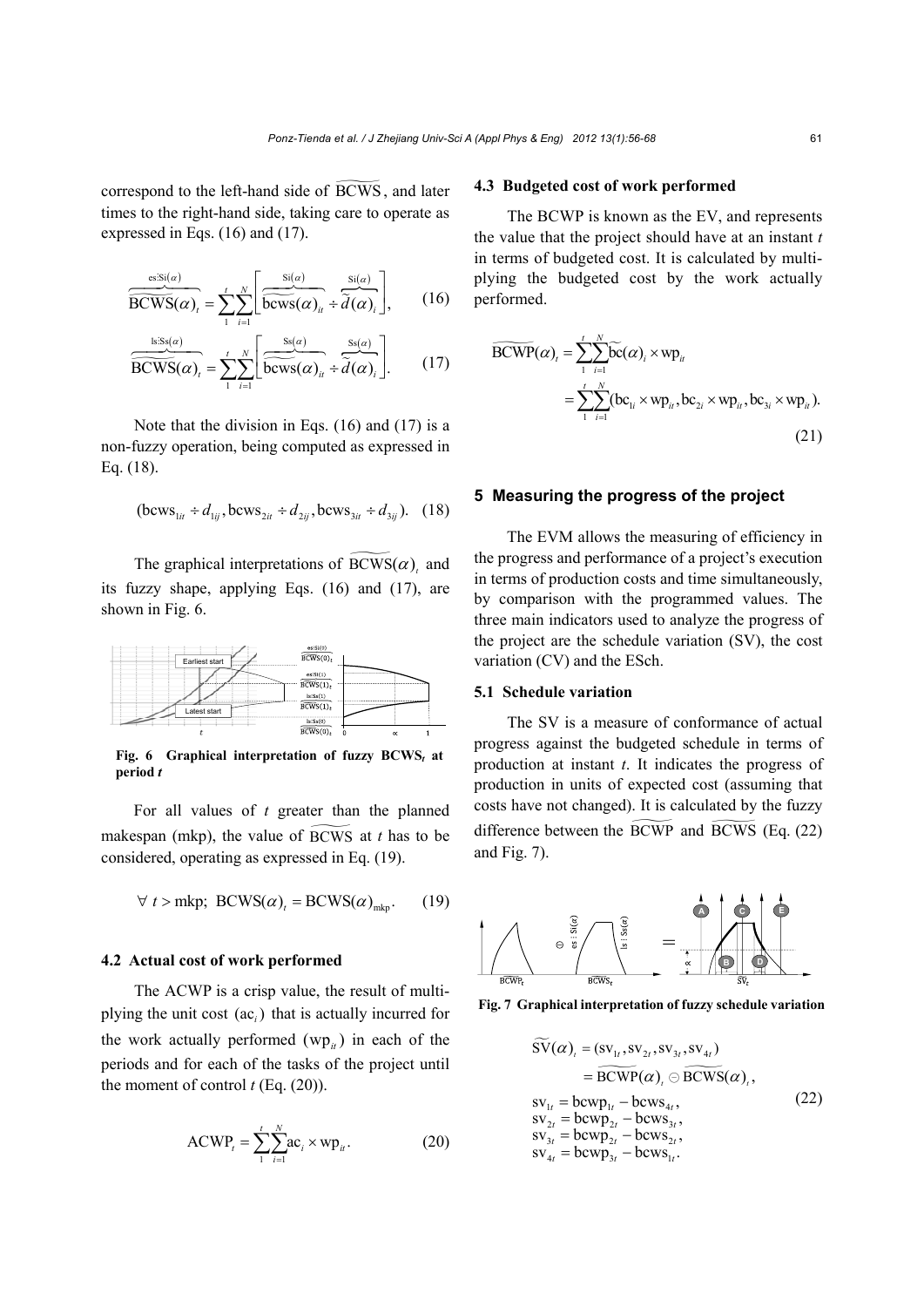There are five possible scenarios for the SV results, depending on the sign and the *α*-cut established (Table 1).

**Table 1 SV scenarios and linguistic interpretation**

| $\widetilde{\mathrm{SV}}$<br>scenario | Condition                                                               | Linguistic<br>interpretation  |
|---------------------------------------|-------------------------------------------------------------------------|-------------------------------|
| A                                     | $\text{SV}_{1t,2t,3t,4t} > 0$                                           | Ahead of schedule             |
| В                                     | $sv_{1t} \leq Si(\alpha) \wedge sv_{2t,3t,4t} > 0$                      | Slightly ahead of<br>schedule |
| C                                     | $\text{sv}_{1t,2t} < 0 \wedge \text{sv}_{3t,4t} > 0$                    | On schedule                   |
| D                                     | $\text{sv}_{1t,2t,3t} < 0 \wedge \text{sv}_{4t} \geq \text{Ss}(\alpha)$ | Slightly behind sched-<br>ule |
| E                                     | $\text{SV}_{1t,2t,3t,4t}$ < 0                                           | Behind schedule               |

It is important to note that when the control period is greater than the planned makespan, the SV measure fails, due to the absence of BCWP values from the planned makespan. To avoid this problem, all the values of BCWS, for *t* greater than the planned makespan must be established, by applying Eq. (19) (Fig. 12, p.65).

#### **5.2 Cost variation**

The CV is a measure of the budgetary conformance of ACWP at instant *t*. It is calculated as the fuzzy difference between the BCWP and ACWP (Eq. (23) and Fig. 8).

$$
\widetilde{CV}(\alpha)_t = (cv_{1t}, cv_{2t}, cv_{3t}) = \widetilde{BCWP}(\alpha)_t \odot ACWP_t, \ncv_{1t} = bcvp_{1t} - ACWP_t, \ncv_{2t} = bcvp_{2t} - ACWP_t, \ncv_{3t} = bcvp_{3t} - ACWP_t.
$$
\n(23)



**Fig. 8 Graphical interpretation of fuzzy cost variation**

There are five possible  $\widetilde{CV}$  scenarios, depending on the sign of the supports and the *α*-cut established (Table 2).

**Table 2 CV scenarios and linguistic interpretation** 

| $\overline{C}$<br>scenario | Condition                                                           | Linguistic<br>interpretation |
|----------------------------|---------------------------------------------------------------------|------------------------------|
| A                          | $cv_{1t,2t,3t,4t} > 0$                                              | Under budget                 |
| B                          | $cv_{1}<0 \wedge Si(\alpha) \geq 0$                                 | Slightly under<br>budget     |
| C                          | $cv_{1t} \leq 0 \wedge cv_{3t} \geq 0 \wedge cv_{2t} \in S(\alpha)$ | On budget                    |
| D                          | $cv_{1t,2t} < 0 \wedge cv_{3t} \geq Ss(\alpha)$                     | Slightly over<br>budget      |
| E                          | $cv_{1t,2t,3t} < 0$                                                 | Over budget                  |

#### **5.3 Earned schedule**

The ESch is the time equivalent of the SV, projecting the BCWP*<sup>p</sup>* on the BCWS, measuring the schedule performance based on time and expressed in time units (Figs. 9 and 10).



**Fig. 9 Graphical representation of the earned schedule**



**Fig. 10 Graphical interpretation of fuzzy earned schedule**

The ESch is obtained by applying a triangular equivalence.

$$
Z = (\text{BCWP}_p - \text{BCWS}_n) / (\text{BCWS}_{n+1} - \text{BCWS}_n),
$$
  
\n
$$
\text{ESch}_p = n + Z = n + \frac{\text{BCWP}_p - \text{BCWS}_n}{\text{BCWS}_{n+1} - \text{BCWS}_n}.
$$
 (24)

The fuzzy operation for  $\widetilde{\mathrm{ESch}}_p$  must be computed separately for its left-hand side (Eq. (25)) and right-hand side (Eq. (26)).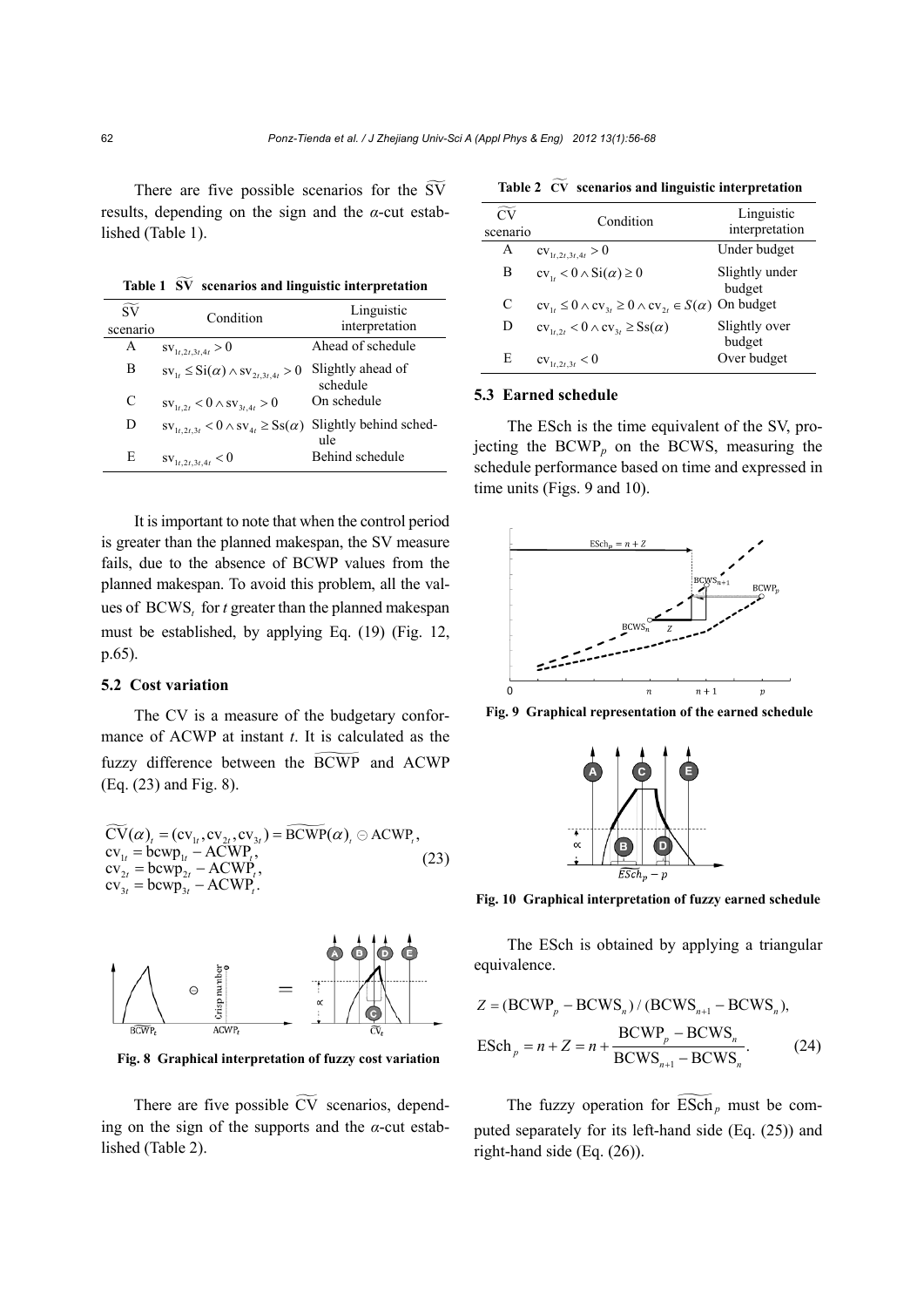$$
\frac{\overbrace{\text{essis}(a)}^{\text{ss:Si}(a)}}{\overbrace{\text{ESch}}_p = \overbrace{n}^{\text{ss:Si}(a)} \overbrace{Z}^{\text{ss:Si}(a)}} = \frac{\overbrace{\text{BCWP}}_p - \overbrace{\text{BCWS}}^{\text{ss:Si}(a)}}{\overbrace{\text{BCWS}}_{n+1} - \overbrace{\text{BCWS}}^{\text{ss:Si}(a)}}_{\text{is:Se}(a)} , \quad (25)
$$
\n
$$
\overbrace{\text{ESch}}^{\text{is:Se}(a)} = \overbrace{n \oplus \overbrace{Z}^{\text{ss:Se}(a)}}, \overbrace{\text{BCWP}}^{\text{is:Se}(a)} = \overbrace{\text{BCWS}}^{\text{is:Se}(a)}_{\text{is:Se}(a)} . \quad (26)
$$

The five possible scenarios of the ESch (ESch) results, in linguistic terms are shown in Table 3.

| $(ESch_p - p)$<br>scenario | Condition                                                               | Linguistic<br>interpretation |  |  |  |  |
|----------------------------|-------------------------------------------------------------------------|------------------------------|--|--|--|--|
| A                          | $\text{es}_{1t,2t,3t,4t} > 0$                                           | Ahead of time                |  |  |  |  |
| В                          | $\text{es}_{1t} \leq Si(\alpha) \wedge \text{es}_{2t,3t,4t} > 0$        | Slightly ahead of<br>time    |  |  |  |  |
| C                          | $\text{es}_{1t, 2t} < 0 \wedge \text{es}_{3t, 4t} > 0$                  | On time                      |  |  |  |  |
| D                          | $\text{es}_{1t,2t,3t} < 0 \wedge \text{es}_{4t} \geq \text{Ss}(\alpha)$ | Slightly behind<br>time      |  |  |  |  |
| E                          | $\text{es}_{1t,2t,3t,4t}$ < 0                                           | Behind time                  |  |  |  |  |

**Table 3 ESch scenarios and linguistic interpretation** 

#### **6 Numerical experiment results**

In this section, a numerical experiment is described, implementing the approach developed in the fuzzy EVM. The example consists of a typical construction project that erects five complex units, each consisting of three processes indexed as process.unit (Fig. 11). The three processes are excavation, foundation and structure, and each unit comprises five identical houses. There is a unique team for each of the three processes.



**Fig. 11 Graph sample project** 

Fuzzy values of the planned production units, budgeted unit costs and estimated durations for the jobs are shown in Tables 4 and 5. In Table 4, the work

schedules of processes 1 and 2 are measured in cubic meters, whereas that process 3 is measured in square meters, with *j* being the repetitive units 1–5.

**Table 4 Planned fuzzy work budgeted fuzzy unit costs**

| Job   |       | W <sub>Si</sub>                        | $\overline{\text{bc}}$ |       |       |                    |  |
|-------|-------|----------------------------------------|------------------------|-------|-------|--------------------|--|
|       | Si(0) | a <sub>2</sub>                         | S <sub>S</sub> (0)     | Si(0) | $a_2$ | S <sub>S</sub> (0) |  |
| $1-i$ |       | 1100.00 1150.00 1275.00 5.80           |                        |       | 6.00  | 6.50               |  |
| $2-i$ |       | 120.00 125.00 135.00 14.50 15.00 15.75 |                        |       |       |                    |  |
| $3-i$ |       | 725.00 750.00 755.00 58.25 60.00       |                        |       |       | 61.50              |  |

**Table 5 Estimated fuzzy durations** 

| Job               | $d_i$ |                |                    |  |  |  |  |  |
|-------------------|-------|----------------|--------------------|--|--|--|--|--|
|                   | Si(0) | a <sub>2</sub> | S <sub>S</sub> (0) |  |  |  |  |  |
| $1.1 - 1.2$       | 9     | 10             | 13                 |  |  |  |  |  |
| 1.3               | 9     | 10             | 12                 |  |  |  |  |  |
| $1.4 - 1.5$       | 9     | 10             | 11                 |  |  |  |  |  |
| 2.1               | 14    | 15             | 17                 |  |  |  |  |  |
| 2.2               | 14    | 15             | 16                 |  |  |  |  |  |
| $2.3 - 2.4 - 2.5$ | 13    | 15             | 16                 |  |  |  |  |  |
| 3.1               | 19    | 20             | 23                 |  |  |  |  |  |
| 3.2               | 19    | 20             | 22                 |  |  |  |  |  |
| $3.3 - 3.4 - 3.5$ | 18    | 20             | 21                 |  |  |  |  |  |

In Tables 6 and subsequently,  $Si(0)$  and  $Ss(0)$  are the supports of the fuzzy value, and  $a_2$  the kernel or crisp value. Once the initial values are established, the fuzzy earliest start  $(\widetilde{\mathrm{ES}}(0))$ , earliest finish  $(\widetilde{\mathrm{EF}}(0))$ , latest start  $(\widetilde{LS}(0))$  and latest finish  $(\widetilde{LF}(0))$  times for each of the jobs are obtained by applying the algorithm described in Section 3.

The values of  $\widetilde{b_{\text{cws}_i}}$  are expressed in monetary units, and BCWS must be computed for each side of the shape and for all the jobs and *α*-cuts (from 0 to 1 in step of 0.1) to determine the correct shape of the fuzzy number (Tables 7 and 8). The  $\overline{BCWS}(\alpha)$  of the project is obtained as the sum of each of the  $\alpha$ -cut values of all the  $\widetilde{b_{\text{cws}_i}(\alpha)}$ .

The *S*-curves of BCWS are obtained by immediately applying Eqs. (16) and (17). For  $\alpha$ -cut=0.7, the values can be seen in Fig. 12. Note that the initial and final values correspond to triangular, and the intermediate shape to trapezoidal fuzzy numbers, due to the float of jobs, increasing the vagueness of supports as the forecast period moves away.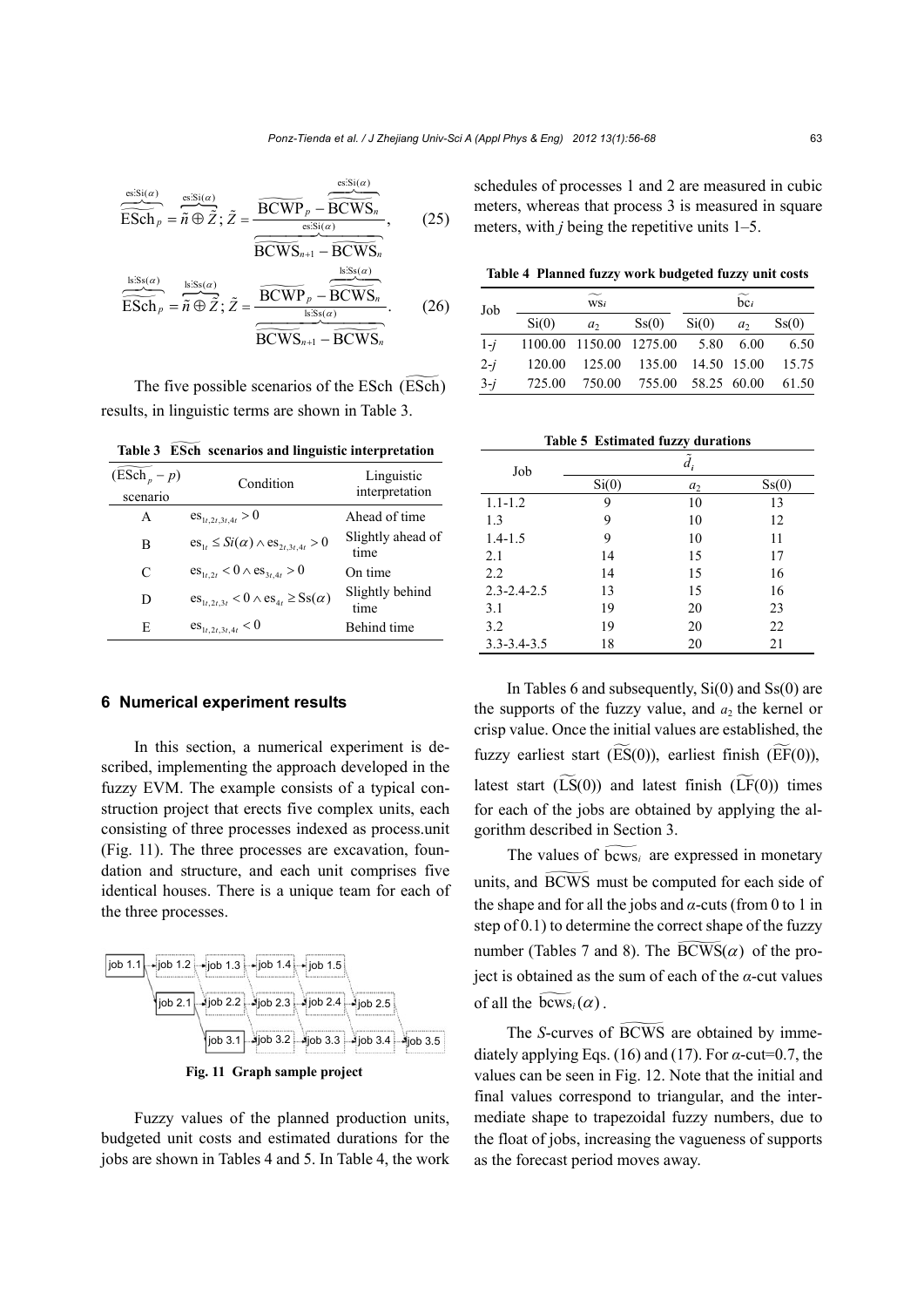For the control of the sample project, January 31 was set as the date for the beginning of the construction project, with a working week of five days and official holidays of the city of Valencia, Spain. Controls were to take place on the 15th and the last day of each month, reflecting for each of the jobs the production carried out to date and the costs incurred in its implementation. Once the established controls were processed, the results for the CV and SV were shown in Table 9. The interpretation of the previous results in linguistic terms is outlined in Table 10.

In Table 9, schedule variation  $(SV(0.7))$  has two columns named  $a_2$ ,  $a_3$ , being the core of the fuzzy numbers (as a result of the differences between the earliest and the latest times), and the lower  $(Si(0.7))$ and upper (Ss(0.7)) limits of allowed deviation in accordance with the established *α*-cut. The values of the column  $a_2$  (exactly the same as offered by the

| Job     |              | $\widetilde{\mathrm{ES}}_i$ |                    |       | $\widetilde{\text{EF}}_i$ |                    |              | $\widetilde{\text{LS}}_i$ |                    | $\widetilde{\mathrm{LF}}_i$ |       |                    |
|---------|--------------|-----------------------------|--------------------|-------|---------------------------|--------------------|--------------|---------------------------|--------------------|-----------------------------|-------|--------------------|
|         | Si(0)        | $a_2$                       | S <sub>S</sub> (0) | Si(0) | $a_2$                     | S <sub>S</sub> (0) | Si(0)        | $a_2$                     | S <sub>S</sub> (0) | Si(0)                       | $a_2$ | S <sub>S</sub> (0) |
| 1.1     | $\mathbf{0}$ | $\mathbf{0}$                | $\mathbf{0}$       | 9     | 10                        | 13                 | $\mathbf{0}$ | $\mathbf{0}$              | $\mathbf{0}$       | 10                          | 10    | 13                 |
| $1.2\,$ | 9            | 10                          | 13                 | 18    | 20                        | 26                 | 19           | 20                        | 24                 | 30                          | 30    | 37                 |
| 1.3     | 18           | 20                          | 26                 | 27    | 30                        | 38                 | 39           | 40                        | 47                 | 50                          | 50    | 59                 |
| 1.4     | 27           | 30                          | 38                 | 36    | 40                        | 49                 | 57           | 60                        | 69                 | 70                          | 70    | $80\,$             |
| 1.5     | 36           | 40                          | 49                 | 45    | 50                        | 60                 | 75           | 80                        | 90                 | 90                          | 90    | 101                |
| 2.1     | 9            | 10                          | 13                 | 23    | 25                        | 30                 | 9            | 10                        | 13                 | 25                          | 25    | 30                 |
| 2.2     | 23           | 25                          | 30                 | 37    | 40                        | 46                 | 28           | 30                        | 37                 | 45                          | 45    | 53                 |
| 2.3     | 37           | 40                          | 46                 | 50    | 55                        | 62                 | 48           | 50                        | 59                 | 65                          | 65    | 75                 |
| 2.4     | 50           | 55                          | 62                 | 63    | 70                        | $78\,$             | 66           | 70                        | 80                 | 85                          | 85    | 96                 |
| 2.5     | 63           | 70                          | 78                 | 76    | 85                        | 94                 | 84           | 90                        | 101                | 105                         | 105   | 117                |
| 3.1     | 23           | 25                          | 30                 | 42    | 45                        | 53                 | 23           | 25                        | 30                 | 45                          | 45    | 53                 |
| 3.2     | 42           | 45                          | 53                 | 61    | 65                        | 75                 | 42           | 45                        | 53                 | 65                          | 65    | 75                 |
| 3.3     | 61           | 65                          | 75                 | 79    | 85                        | 96                 | 61           | 65                        | 75                 | 85                          | 85    | 96                 |
| 3.4     | 79           | 85                          | 96                 | 97    | 105                       | 117                | 79           | 85                        | 96                 | 105                         | 105   | 117                |
| 3.5     | 97           | 105                         | 117                | 115   | 125                       | 138                | 97           | 105                       | 117                | 125                         | 125   | 138                |

**Table 6 Fuzzy scheduled times** 

**Table 7** Left-hand side of the  $\widetilde{bews}(\alpha)$ , and  $\widetilde{BCWS}(\alpha)$  for different *α*-cuts

| Job            | $bcws(\alpha)_i = bc(\alpha)_i \otimes ws(\alpha)_i$ |                                                                                           |              |              |              |              |              |              |              |              |              |  |
|----------------|------------------------------------------------------|-------------------------------------------------------------------------------------------|--------------|--------------|--------------|--------------|--------------|--------------|--------------|--------------|--------------|--|
|                | $\alpha=0$                                           | $\alpha=0.1$                                                                              | $\alpha=0.2$ | $\alpha=0.3$ | $\alpha=0.4$ | $\alpha=0.5$ | $\alpha=0.6$ | $\alpha=0.7$ | $\alpha=0.8$ | $\alpha=0.9$ | $\alpha=1.0$ |  |
| 1.1            | 6380.0                                               | 6431.1                                                                                    | 6482.4       | 6533.9       | 6585.6       | 6637.5       | 6689.6       | 6741.9       | 6794.4       | 6847.1       | 6900.0       |  |
| 1.2            | 6380.0                                               | 6431.1                                                                                    | 6482.4       | 6533.9       | 6585.6       | 6637.5       | 6689.6       | 6741.9       | 6794.4       | 6847.1       | 6900.0       |  |
| 1.3            | 6380.0                                               | 6431.1                                                                                    | 6482.4       | 6533.9       | 6585.6       | 6637.5       | 6689.6       | 6741.9       | 6794.4       | 6847.1       | 6900.0       |  |
| 1.4            | 6380.0                                               | 6431.1                                                                                    | 6482.4       | 6533.9       | 6585.6       | 6637.5       | 6689.6       | 6741.9       | 6794.4       | 6847.1       | 6900.0       |  |
| 1.5            | 6380.0                                               | 6431.1                                                                                    | 6482.4       | 6533.9       | 6585.6       | 6637.5       | 6689.6       | 6741.9       | 6794.4       | 6847.1       | 6900.0       |  |
| 2.1            | 1740.0                                               | 1753.3                                                                                    | 1766.6       | 1780.0       | 1793.4       | 1806.9       | 1820.4       | 1834.0       | 1847.6       | 1861.3       | 1875.0       |  |
| 2.2            | 1740.0                                               | 1753.3                                                                                    | 1766.6       | 1780.0       | 1793.4       | 1806.9       | 1820.4       | 1834.0       | 1847.6       | 1861.3       | 1875.0       |  |
| 2.3            | 1740.0                                               | 1753.3                                                                                    | 1766.6       | 1780.0       | 1793.4       | 1806.9       | 1820.4       | 1834.0       | 1847.6       | 1861.3       | 1875.0       |  |
| 2.4            | 1740.0                                               | 1753.3                                                                                    | 1766.6       | 1780.0       | 1793.4       | 1806.9       | 1820.4       | 1834.0       | 1847.6       | 1861.3       | 1875.0       |  |
| 2.5            | 1740.0                                               | 1753.3                                                                                    | 1766.6       | 1780.0       | 1793.4       | 1806.9       | 1820.4       | 1834.0       | 1847.6       | 1861.3       | 1875.0       |  |
| 3.1            | 42231.3                                              | 42504.2                                                                                   | 42778.0      | 43052.7      | 43328.3      | 43604.7      | 43882.0      | 44160.2      | 44439.3      | 44719.2      | 45000.0      |  |
| 3.2            | 42231.3                                              | 42504.2                                                                                   | 42778.0      | 43052.7      | 43328.3      | 43604.7      | 43882.0      | 44160.2      | 44439.3      | 44719.2      | 45000.0      |  |
| 3.3            | 42231.3                                              | 42504.2                                                                                   | 42778.0      | 43052.7      | 43328.3      | 43604.7      | 43882.0      | 44160.2      | 44439.3      | 44719.2      | 45000.0      |  |
| 3.4            | 42231.3                                              | 42504.2                                                                                   | 42778.0      | 43052.7      | 43328.3      | 43604.7      | 43882.0      | 44160.2      | 44439.3      | 44719.2      | 45000.0      |  |
| 3.5            | 42231.3                                              | 42504.2                                                                                   | 42778.0      | 43052.7      | 43328.3      | 43604.7      | 43882.0      | 44160.2      | 44439.3      | 44719.2      | 45000.0      |  |
| $BCWS(\alpha)$ | 251756.3                                             | 253442.8 255135.0 256832.8 258536.3 260245.3 261960.0 263680.3 265406.3 267137.8 268875.0 |              |              |              |              |              |              |              |              |              |  |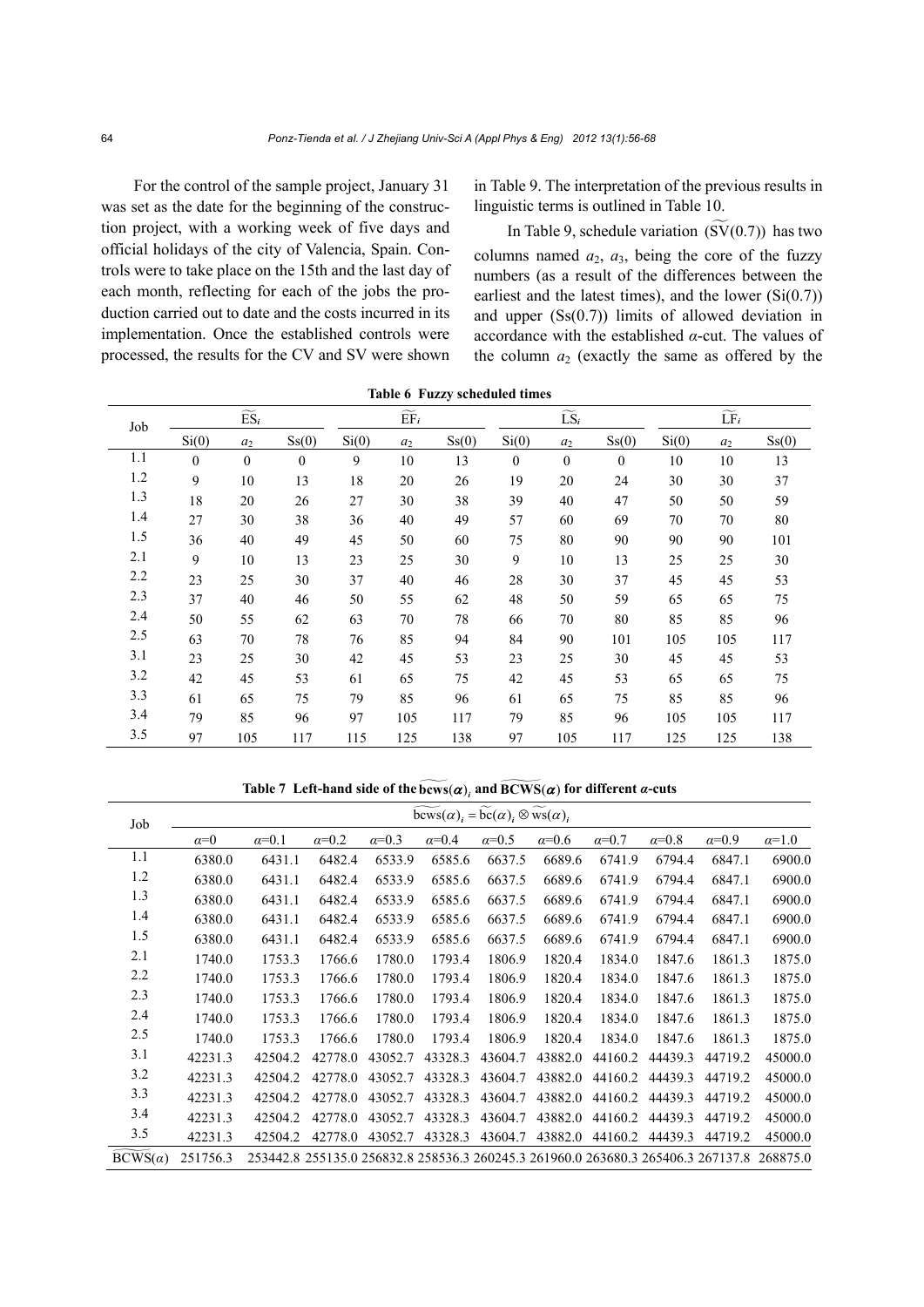**Table 8 Right-hand side of the**  $\widetilde{bccws}(\alpha)$ **, and**  $\widetilde{BCWS}(\alpha)$  **for different** *α***-cuts** 

| Job            | $bcws(\alpha) = bc(\alpha) \otimes ws(\alpha)$ .                                                   |              |              |              |              |              |              |              |              |              |              |  |
|----------------|----------------------------------------------------------------------------------------------------|--------------|--------------|--------------|--------------|--------------|--------------|--------------|--------------|--------------|--------------|--|
|                | $\alpha=1$                                                                                         | $\alpha=0.9$ | $\alpha=0.8$ | $\alpha=0.7$ | $\alpha=0.6$ | $\alpha=0.5$ | $\alpha=0.4$ | $\alpha=0.3$ | $\alpha=0.2$ | $\alpha=0.1$ | $\alpha=0.0$ |  |
| 1.1            | 6900.0                                                                                             | 7033.1       | 7167.5       | 7303.1       | 7440.0       | 7578.1       | 7717.5       | 7858.1       | 8000.0       | 8143.1       | 8287.5       |  |
| 1.2            | 6900.0                                                                                             | 7033.1       | 7167.5       | 7303.1       | 7440.0       | 7578.1       | 7717.5       | 7858.1       | 8000.0       | 8143.1       | 8287.5       |  |
| 1.3            | 6900.0                                                                                             | 7033.1       | 7167.5       | 7303.1       | 7440.0       | 7578.1       | 7717.5       | 7858.1       | 8000.0       | 8143.1       | 8287.5       |  |
| 1.4            | 6900.0                                                                                             | 7033.1       | 7167.5       | 7303.1       | 7440.0       | 7578.1       | 7717.5       | 7858.1       | 8000.0       | 8143.1       | 8287.5       |  |
| 1.5            | 6900.0                                                                                             | 7033.1       | 7167.5       | 7303.1       | 7440.0       | 7578.1       | 7717.5       | 7858.1       | 8000.0       | 8143.1       | 8287.5       |  |
| 2.1            | 1875.0                                                                                             | 1899.5       | 1924.1       | 1948.8       | 1973.7       | 1998.8       | 2024.0       | 2049.3       | 2074.8       | 2100.5       | 2126.3       |  |
| 2.2            | 1875.0                                                                                             | 1899.5       | 1924.1       | 1948.8       | 1973.7       | 1998.8       | 2024.0       | 2049.3       | 2074.8       | 2100.5       | 2126.3       |  |
| 2.3            | 1875.0                                                                                             | 1899.5       | 1924.1       | 1948.8       | 1973.7       | 1998.8       | 2024.0       | 2049.3       | 2074.8       | 2100.5       | 2126.3       |  |
| 2.4            | 1875.0                                                                                             | 1899.5       | 1924.1       | 1948.8       | 1973.7       | 1998.8       | 2024.0       | 2049.3       | 2074.8       | 2100.5       | 2126.3       |  |
| 2.5            | 1875.0                                                                                             | 1899.5       | 1924.1       | 1948.8       | 1973.7       | 1998.8       | 2024.0       | 2049.3       | 2074.8       | 2100.5       | 2126.3       |  |
| 3.1            | 45000.0                                                                                            | 45142.6      | 45285.3      | 45428.2      | 45571.2      | 45714.4      | 45857.7      | 46001.2      | 46144.8      | 46288.6      | 46432.5      |  |
| 3.2            | 45000.0                                                                                            | 45142.6      | 45285.3      | 45428.2      | 45571.2      | 45714.4      | 45857.7      | 46001.2      | 46144.8      | 46288.6      | 46432.5      |  |
| 3.3            | 45000.0                                                                                            | 45142.6      | 45285.3      | 45428.2      | 45571.2      | 45714.4      | 45857.7      | 46001.2      | 46144.8      | 46288.6      | 46432.5      |  |
| 3.4            | 45000.0                                                                                            | 45142.6      | 45285.3      | 45428.2      | 45571.2      | 45714.4      | 45857.7      | 46001.2      | 46144.8      | 46288.6      | 46432.5      |  |
| 3.5            | 45000.0                                                                                            | 45142.6      | 45285.3      | 45428.2      | 45571.2      | 45714.4      | 45857.7      | 46001.2      | 46144.8      | 46288.6      | 46432.5      |  |
| $BCWS(\alpha)$ | 268875.0 270375.8 271884.3 273400.5 274924.5 276456.3 277995.8 279543.0 281098.0 282660.8 284231.3 |              |              |              |              |              |              |              |              |              |              |  |

## **Table 9 Results of fuzzy control**

| Date <sup>®</sup> | $ACWP_t$ . |          | $\text{BCWP}(0.7)$                  |          |            | $\widetilde{\mathrm{SV}}(0.7)_{t}$ |                     | $\widetilde{\mathrm{CV}}(0.7)$ ,               |                                  |                 |          |
|-------------------|------------|----------|-------------------------------------|----------|------------|------------------------------------|---------------------|------------------------------------------------|----------------------------------|-----------------|----------|
|                   |            | Si(0.7)  | a <sub>2</sub>                      | Ss(0.7)  | Si(0.7)    | a <sub>2</sub>                     | a <sub>3</sub>      | Ss(0.7)                                        | Si(0.7)                          | a <sub>2</sub>  | Ss(0.7)  |
| 15/2/11           | 9834.0     | 7053.7   | 7125.0                              | 7302.4   | $-2830.1$  | $-1405.0$                          | $-25.0$             |                                                | $331.2 -2780.2 -2709.0 -2531.6$  |                 |          |
| 28/2/11           | 19316.0    | 15357.9  | 15513.0                             | 15889.6  | $-2268.1$  | $-352.0$                           | 6548.0              |                                                | $7886.8 -3958.1 -3803.0 -3426.4$ |                 |          |
| 15/3/11           | 27986.0    | 27116.1  | 27390.0                             | 28037.3  |            | $-18387.1 - 13190.0$               | $-4285.0$           | 102.3                                          |                                  | $-869.9 -596.0$ | 51.3     |
| 31/3/11           | 67415.0    | 66115.5  | 66753.0                             | 67908.4  |            | $-17500.7 - 10607.0$               |                     | $3818.0$ 11923.5 $-1299.5$                     |                                  | $-662.0$        | 493.4    |
| 15/4/11           | 99490.0    | 97637.2  | 98553.0                             | 99946.9  | $-16731.9$ | $-9072.0$                          |                     | $5978.0$ 14726.2 $-1852.8$ $-937.0$            |                                  |                 | 456.9    |
| 30/4/11           | 132415.0   | 128742.6 | 129933.0                            | 131562.2 | $-5867.7$  | 3308.0                             |                     | $16288.0$ 27988.8 $-3672.4$ $-2482.0$          |                                  |                 | $-852.8$ |
| 15/5/11           | 152115.0   |          | 142421.9 143733.0                   | 145465.7 | $-16238.9$ | $-6642.0$                          |                     | 2133.0 13635.8                                 | 706.9                            | 2018.0          | 3750.7   |
| 31/5/11           | 170665.0   |          | 177690.6 179313.0                   | 181312.6 | $-9635.5$  | 438.0                              |                     | 5763.0 20171.0                                 |                                  | 1575.6 3198.0   | 5197.6   |
| 15/6/11           | 199765.0   |          | 196127.8 197913.0                   | 200052.1 | $-17498.8$ |                                    | $-5712.0$ $-4587.0$ |                                                | $8495.2 -3637.2 -1852.0$         |                 | 287.1    |
| 30/6/11           | 231965.0   |          | 226162.7 228213.0                   | 230579.3 | $-13166.7$ | $-162.0$                           |                     | $-162.0$ 13389.5 $-5802.3$ $-3752.0$ $-1385.7$ |                                  |                 |          |
| 15/7/11           | 254215.0   |          | 251320.6 253593.0                   | 256149.7 | $-12994.2$ | 468.0                              |                     | $468.0$ 14549.5 $-2894.4$ $-622.0$             |                                  |                 | 1934.7   |
| 31/7/11           |            |          | 274815.0 270055.2 272493.0 275191.4 |          | $-3345.3$  | 3618.0                             |                     | $3.618.0$ $11511.1$ $-4759.8$ $-2322.0$        |                                  |                 | 376.4    |

\* Day/Month/Year



**Fig. 12** *S***-curves of the fuzzy BCWS** 

traditional methodology) differ in magnitude and sign from the adjacent values  $a_3$ , enabling the project manager to report the real project performance in linguistic terms. Identical analysis can be performed on the resulting values for the cost variation  $(CV(0.7))$ , where column  $a_2$  corresponds to the values given by the traditional methodology, and is adjacent to the range of permissible deviation values.

The ES, the progress-delays and the fuzzy linguistic interpretation for each of the scheduled controls are shown in Table 11. The column  $a_2$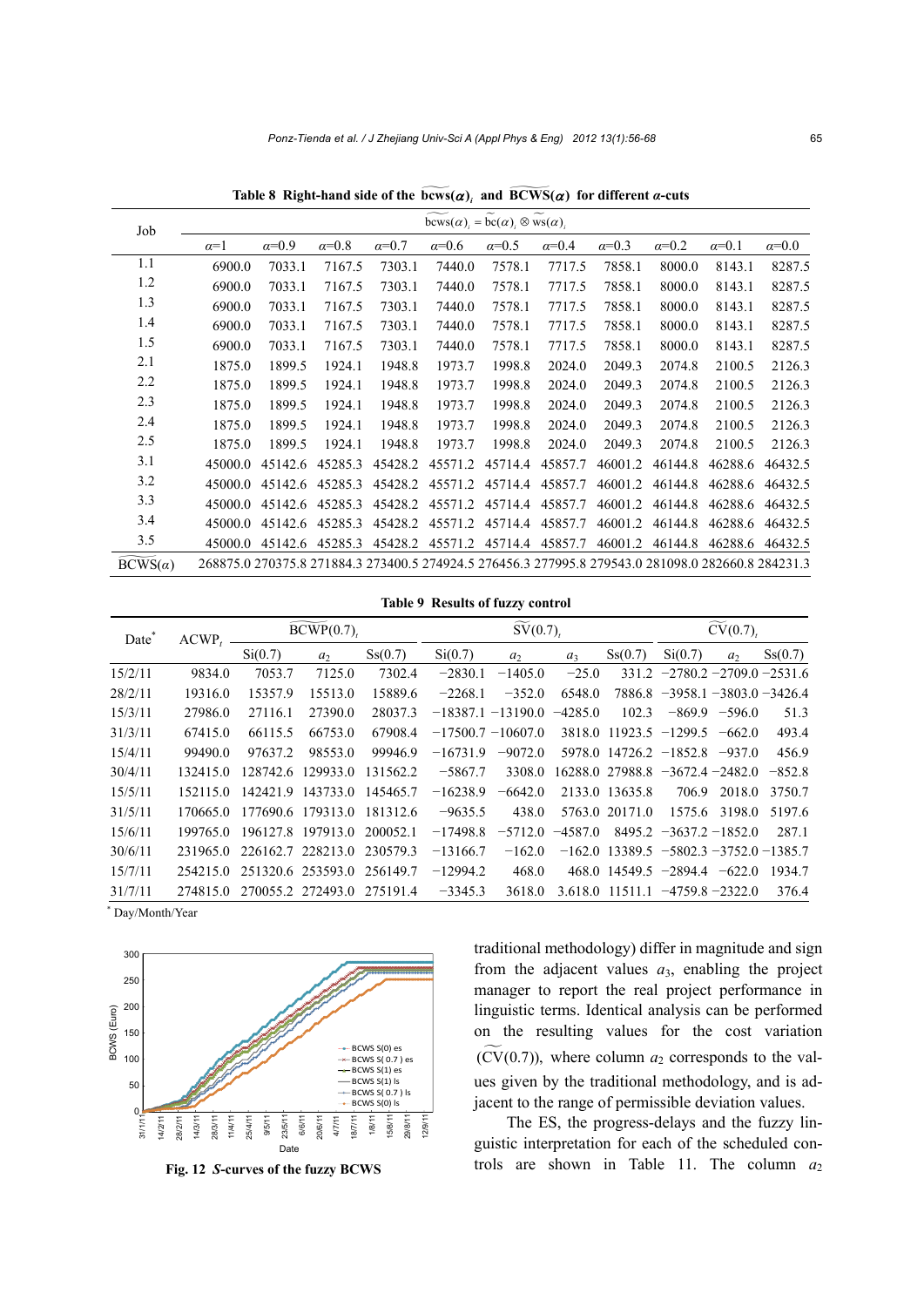| Date*   |               | $\widetilde{\mathrm{SV}}(0.7)$ |          | $\overline{\widetilde{\text{CV}}(0.7)}$ |
|---------|---------------|--------------------------------|----------|-----------------------------------------|
|         | Scenario      | Fuzzy analysis                 | Scenario | Fuzzy analysis                          |
| 15/2/11 | D             | Slightly behind schedule       | E        | Over budget                             |
| 28/2/11 | $\mathcal{C}$ | On schedule                    | E        | Over budget                             |
| 15/3/11 | D             | Slightly behind schedule       | D        | Slightly over budget                    |
| 31/3/11 | $\mathcal{C}$ | On schedule                    | D        | Slightly over budget                    |
| 15/4/11 | C             | On schedule                    | D        | Slightly over budget                    |
| 30/4/11 | B             | Slightly ahead of schedule     | E        | Over budget                             |
| 15/5/11 | D             | Slightly behind schedule       | A        | Under budget                            |
| 31/5/11 | B             | Slightly ahead of schedule     | A        | Under budget                            |
| 15/6/11 | D             | Slightly behind schedule       | D        | Slightly over budget                    |
| 30/6/11 | D             | Slightly behind schedule       | E        | Over budget                             |
| 15/7/11 | B             | Slightly ahead of schedule     | D        | Slightly over budget                    |
| 31/7/11 | B             | Slightly ahead of schedule     | D        | Slightly over budget                    |

Table 10 Linguistic terms of fuzzy control for  $\widetilde{SV}(0.7)$ , and  $\widetilde{CV}(0.7)$ ,

 \* Day/Month/Year

Table 11 Linguistic terms of  $\widetilde{\mathrm{ESch}}_t$  progress and delays

| Date <sup>7</sup><br>$\boldsymbol{p}$ |     |         | $ESch(0.7)$ <sub>n</sub> |       |         |         | $\widehat{\text{ESch}}(0.7)_{p} - p$ |        | Scenario     | Fuzzy analysis |                         |  |
|---------------------------------------|-----|---------|--------------------------|-------|---------|---------|--------------------------------------|--------|--------------|----------------|-------------------------|--|
|                                       |     | Si(0.7) | a <sub>2</sub>           | $a_3$ | Ss(0.7) | Si(0.7) | a <sub>2</sub>                       | $a_3$  | Ss(0.7)      |                |                         |  |
| 15/2/11                               | 16  | 10.7    | 14.3                     | 15.8  | 18.9    | $-5.3$  | $-1.7$                               | $-0.2$ | 2.9          | D              | Slightly behind time    |  |
| 28/2/11                               | 29  | 24.4    | 28.6                     | 36.1  | 37.6    | $-4.6$  | $-0.4$                               | 7.1    | 8.6          | $\mathcal{C}$  | On time                 |  |
| 15/3/11                               | 44  | 36.2    | 37.7                     | 42.2  | 44.0    | $-7.8$  | $-6.3$                               | $-1.8$ | $\mathbf{0}$ | D              | Slightly behind time    |  |
| 31/3/11                               | 60  | 52.4    | 56.5                     | 63.3  | 66.2    | $-7.6$  | $-3.5$                               | 3.3    | 6.2          | $\mathcal{C}$  | On time                 |  |
| 15/4/11                               | 75  | 66.4    | 71.2                     | 79.5  | 87.6    | $-8.6$  | $-3.8$                               | 4.5    | 12.6         | $\mathcal{C}$  | On time                 |  |
| 30/4/11                               | 90  | 86.7    | 92.4                     | 98.5  | 102.9   | $-3.3$  | 2.4                                  | 8.5    | 12.9         | B              | Slightly ahead of time  |  |
| 15/5/11                               | 105 | 94.2    | 100.2                    | 105.9 | 112.9   | $-10.8$ | $-4.8$                               | 0.9    | 7.9          | $\mathcal{C}$  | On time                 |  |
| 31/5/11                               | 121 | 114.9   | 121.2                    | 123.0 | 129.9   | $-6.1$  | 0.2                                  | 2.0    | 8.9          | B              | Slightly ahead of time  |  |
| 15/6/11                               | 136 | 126.7   | 133.5                    | 134.1 | 141.6   | $-9.3$  | $-2.5$                               | $-1.9$ | 5.6          | D              | Slightly behind time    |  |
| 30/6/11                               | 151 | 143.2   | 150.9                    | 150.9 | 161.0   | $-7.8$  | $-0.1$                               | $-0.1$ | 10.0         | D              | Slightly behind time    |  |
| 15/7/11                               | 166 | 158.3   | 168.2                    | 168.2 | 176.6   | $-7.7$  | 2.2                                  | 2.2    | 10.6         | B              | Slightly ahead of time. |  |
| 31/7/11                               | 182 | 170.5   | 185.0                    | 185.0 | 185.0   | $-11.5$ | 4.0                                  | 4.0    | 4.0          | B              | Slightly ahead of time. |  |

\* Day/Month/Year

corresponds to the 'membership equals one' of the fuzzy number (the same as offered by the traditional methodology); the column  $a_3$  is produced as a result of the differences between the earliest and the latest times, and is adjacent to the lower  $(Si(0.7))$  and upper (Ss(0.7)) limits of permissible deviation values in accordance with the established *α*-cut.

# **7 Conclusions**

The EVM is an integrated management control technique for assessing, measuring, understanding and quantifying project performance and progress in an objective manner, combining measurements of scope, production, and cost in an integrated system. In this paper, a comprehensive and robust approach for the fuzzy scheduling and EV management of projects is presented. All the feasible schedules, between the earliest and the latest times, and the vagueness or imprecision in the estimated values, are taken into account.

The mathematical model incorporates modifications and improvements on previous contributions, and the treatment of the fuzzy EV management and the earned schedule is completely developed. Performance indexes have not been addressed, because they do not represent effectively the true development of the project. This leads to large deviations at the beginning of projects, and provides useful and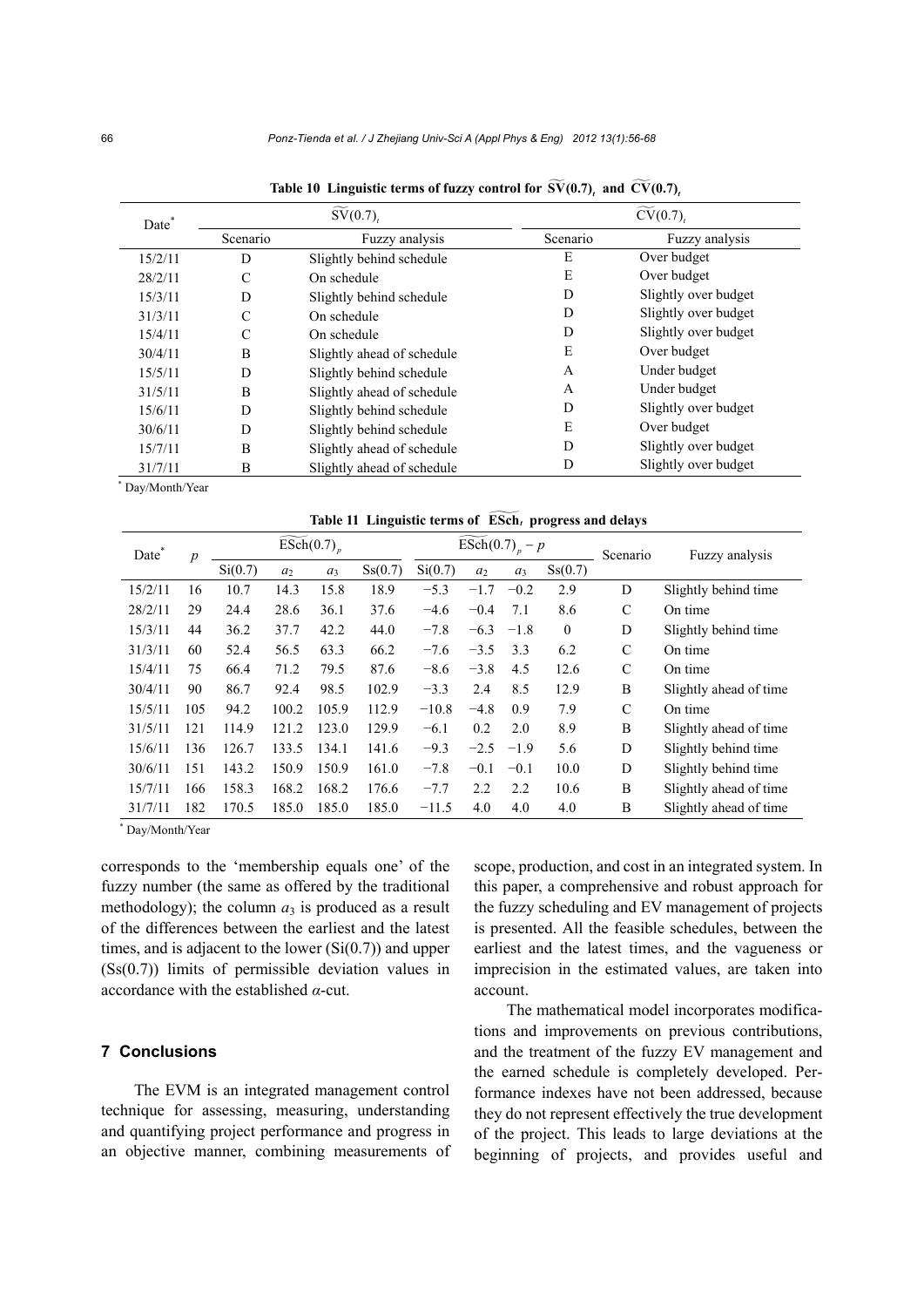relevant information only at the final stages of its implementation. The fuzzy EV proposed specifically includes: (1) Timing of the BCWS for each project period; (2) Consideration of every feasible project schedule between its earliest and latest times; (3) Formulation of SV, CV and especially ES; (4) Expression of results in linguistic and quantitative terms, adjusting the vagueness of the environment by changing the values established for the *α*-cut; (5) Practical implementation of the mathematical model in a construction project with all the fuzzy values, demonstrating the feasibility of its use in complex projects.

The application of fuzzy logic to the scheduling and control of projects provides more realistic results that do not always coincide with those offered by the traditional approach. The findings of this study have a number of important implications for future practice, although further experimental research is necessary to establish the proper *α*-cut value, as close as possible to reality, to improve the management of risks in construction projects.

This contribution is not a tool to be applied in a direct and simple way by practitioners, but aims to serve as a starting point for specialists in order to develop user-friendly and practical computer applications that provide solutions for the problems of uncertainty in project management. This proposed approach may serve to develop software that could be put on the market and used by practitioners in the subject and project managers. This software can be implemented in commercial computer applications as well known and easy to use as Microsoft<sup>©</sup> Excel<sup>©</sup>; this is one of the lines of research that the authors are currently pursuing.

## **Acknowledgements**

The authors want to thank Ms. Doria GIL-SENABRE, Universitat Politècnica de València, Spain, for the support provided.

#### **References**

- Anbari, F.T., 2003. Earned value project management: Methods and extensions. *Project Management Journal*, **34**(4): 12-23.
- Bonnai, P., Gourc, D., Lacoste, G., 2004. Where do we stand with fuzzy project scheduling? *Journal of Construction*

*Engineering and Management*, **130**(1):114-123.

- Buckley, J.J., Eslami, E., Feuring, T., 2002. Fuzzy mathematics in Economics and Engineering: Studies in Fuzziness and Soft Computing. Physica-Verlag, Heidelberg, Germany.
- Chanas, S., Kambourowski, J., 1981. The use of fuzzy variables in PERT. *Fuzzy Sets and Systems*, **5**(1):11-19. [doi:10.1016/0165-0114(81)90030-0]
- Chen, C.T., Huang, S.F., 2007. Applying fuzzy method for measuring criticality in project network. *Information Sciences*, **177**:2448-2458. [doi:10.1016/j.ins.2007.01.035]
- Fleming, Q.W., Koppelman, J.M., 1998. Earned value project management. *The Journal of Defense Software Engineering*, **16**(1):19-23.
- Kuchta, D., 2005. Fuzzyfication of the earned value method. *WSEAS Transactions on Systems*, **4**(12):2222-2237.
- Laviolette, M., Seaman, J.W., Barrett, J.D., Woodall, W.H., 1995. A probabilistic and statistical view of fuzzy methods. *Technometrics*, **37**(3):249-261.
- Lawry, J., 2001. An alternative approach to computing with words. *International Journal of Uncertainty, Fuzziness and Knowledge-Based Systems*, **9**:3-16. [doi:10.1142/ S0218488501000958]
- Lipke, W., 2003. Schedule is Different. The Measurable News, March & Summer, p.31-34. Available from http://www.earnedschedule.com/Docs/Schedule%20is% 20Different.pdf [Accessed on May 20, 2011].
- Lipke, W., Zwikael, O., Henderson, K., Anbari, F.T., 2009. Prediction of project outcome: The application of statistical methods to earned value management and earned schedule performance indexes. *International Journal of Project Management*, **27**(4):400-407. [doi:10.1016/ j.ijproman.2008.02.009]
- Liu, Y.C., Yang, S.M., Lin, Y.T., 2010. Fuzzy finish time modeling for project scheduling. *Journal of Zhejiang University-SCIENCE A (Applied Physics & Engineering)*, **12**(11):946-952. [doi:10.1631/jzus.A10001115]
- Moslemi, N.L., Salehipour, A., 2011. Evaluating fuzzy earned value indices and estimates by applying alpha cuts. *Expert Systems with Applications*, **38**(7):8193-8198. [doi:10.1016/j.eswa.2010.12.165]
- Moslemi, N.L., Shadrokh, S., Salehipour, A., 2011. A fuzzy approach for the earned value management. *International Journal of Project Management*, **29**(6):764-772. [doi:10.1016/j.ijproman.2010.07.012]
- Noori, S., Bagherpour, M., Zareei, A., 2008. Applying fuzzy control charts in earned value analysis: A new application. *World Applied Sciences Journal*, **3**(4):684-690.
- Pellicer, E., Pellicer, T.M., Catalá, J., 2009. An integrated control system for SMEs in the construction industry. *Revista de la Construcción*, **8**(2):4-17.
- Ponz-Tienda, J.L., 2010. Robust GRCPSP based on Production Processes for Construction Projects. PhD Thesis, Universitat Politècnica de València, Valencia (in Spanish).
- Prade, H., 1979. Using fuzzy set theory in a scheduling problem: A case study. *Fuzzy Sets and Systems*, **2**(2):153-165. [doi:10.1016/0165-0114(79)90022-8]
- Shipley, M., Korvin, A., Omer, K., 1996. A fuzzy logic